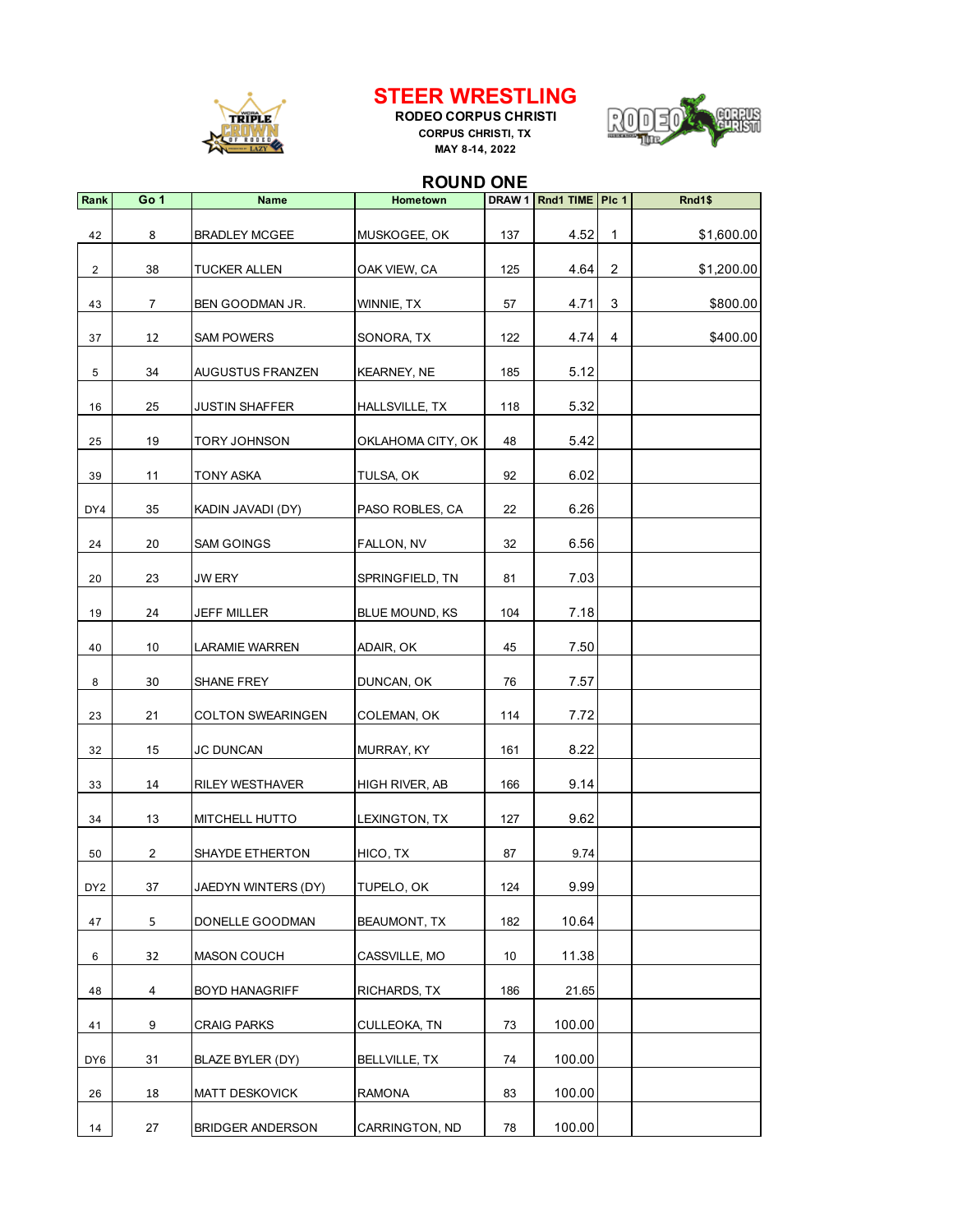| 13              | 28           | <b>TYLER HARRIS</b>    | COLE CAMP, MO         | 94  | 100.00 |  |
|-----------------|--------------|------------------------|-----------------------|-----|--------|--|
| 15              | 26           | <b>RILEY DUVALL</b>    | CHECOTAH, OK          | 101 | 100.00 |  |
| 4               | 36           | <b>STERLING WALTON</b> | HOUSTON, TX           | 132 | 100.00 |  |
| DY <sub>5</sub> | 33           | CLAY TOM HURT (DY)     | DILLEY, TX            | 24  | 100.00 |  |
| DY <sub>1</sub> | 39           | CARSON JONES (DY)      | DANVILLE, CA          | 102 | 100.00 |  |
| 11              | 29           | <b>HUNTER WASHBURN</b> | SHAWNEE, OK           | 28  | 100.00 |  |
| 21              | 22           | DARYL ELLIOTT          | <b>BEAUMONT, TX</b>   | 111 | 100.00 |  |
| 27              | 17           | <b>SHERMAN WYCKOFF</b> | BEAUMONT, TX          | 9   | 100.00 |  |
| 28              | 16           | <b>TAYLOR WHITE</b>    | <b>WEST POINT, MS</b> | 93  | 100.00 |  |
| 44              | 6            | <b>CONNOR GENTRY</b>   | PLEASANTON, KS        | 55  | 100.00 |  |
| 49              | 3            | <b>DREW MADDEN</b>     | SLOUGHHOUSE, CA       | 174 | 100.00 |  |
| DY3             | $\mathbf{1}$ | TRADEN ANDERSON (DY)   | HANNA, OK             | 181 | 100.00 |  |
|                 | 40           | Tanner Brunner - SEED  | Not Competing         | 123 |        |  |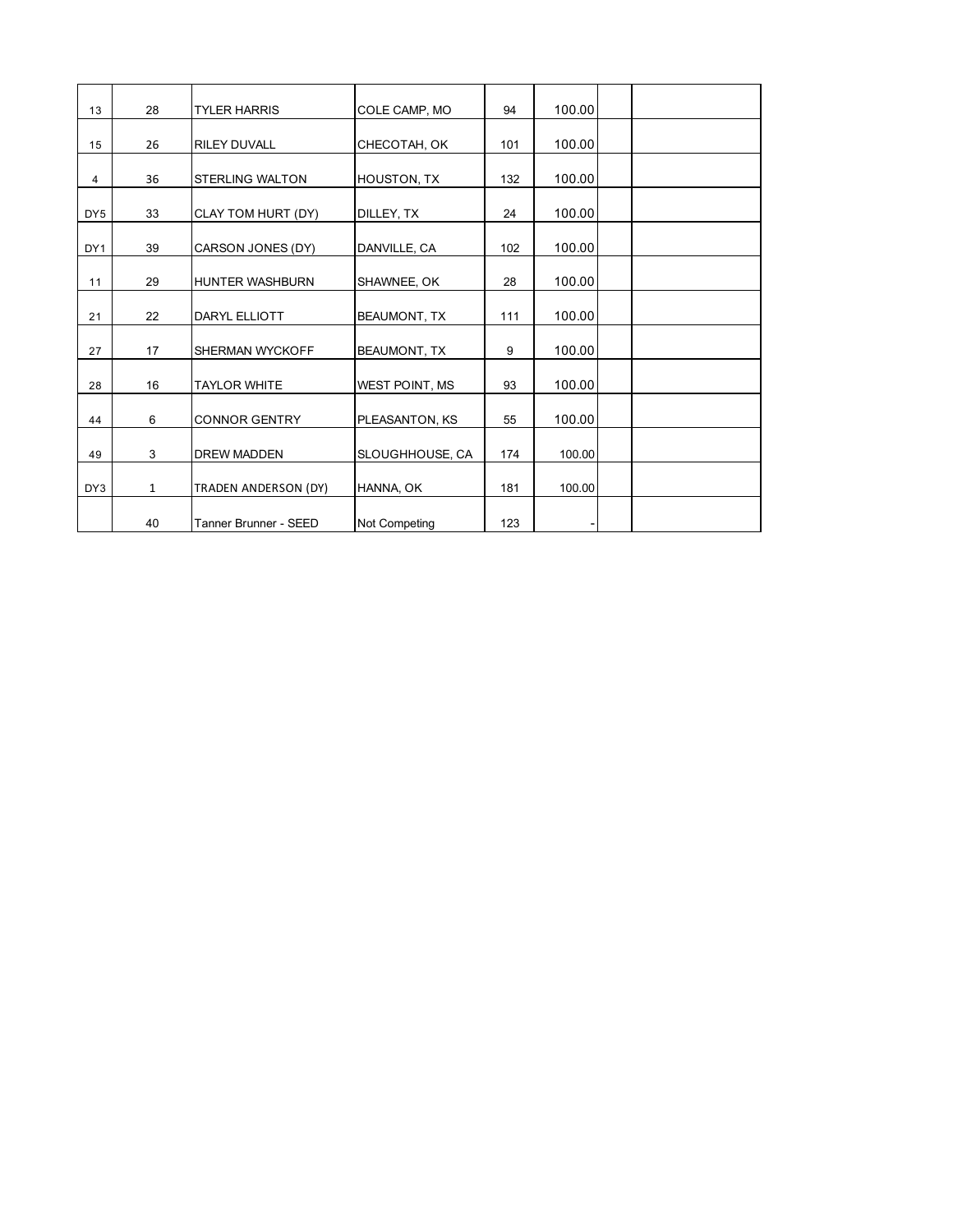|                 | <b>ROUND TWO</b> |                          |                    |                                                                                                                                                                                                         |                        |                |            |
|-----------------|------------------|--------------------------|--------------------|---------------------------------------------------------------------------------------------------------------------------------------------------------------------------------------------------------|------------------------|----------------|------------|
| Rank            | Go <sub>2</sub>  | <b>Name</b>              | Hometown           |                                                                                                                                                                                                         | DRAW 2 Rnd2 TIME PIc 2 |                | Rnd2\$     |
| 14              | 14               | <b>BRIDGER ANDERSON</b>  | CARRINGTON, ND     | 125                                                                                                                                                                                                     | 3.92                   | 1              | \$1,600.00 |
| 34              | 28               | MITCHELL HUTTO           | LEXINGTON, TX      | 22                                                                                                                                                                                                      | 4.47                   | $\overline{2}$ | \$1,200.00 |
| 24              | 21               | SAM GOINGS               | FALLON, NV         | 48                                                                                                                                                                                                      | 4.74                   | 3              | \$800.00   |
| DY4             | 6                | KADIN JAVADI (DY)        | PASO ROBLES, CA    | 122                                                                                                                                                                                                     | 4.83                   | 4              | \$400.00   |
| 37              | 29               | <b>SAM POWERS</b>        | SONORA, TX         | 132                                                                                                                                                                                                     | 4.95                   |                |            |
| 23              | 20               | <b>COLTON SWEARINGEN</b> | COLEMAN, OK        | 161<br>4.96<br>55<br>5.02<br>10<br>5.18<br>32<br>5.42<br>101<br>5.48<br>57<br>6.09<br>24<br>6.15<br>111<br>6.26<br>6.58<br>127<br>114<br>6.74<br>174<br>6.75<br>76<br>6.93<br>28<br>8.15<br>8.29<br>137 |                        |                |            |
| 15              | 15               | RILEY DUVALL             | CHECOTAH, OK       |                                                                                                                                                                                                         |                        |                |            |
| 33              | 27               | <b>RILEY WESTHAVER</b>   | HIGH RIVER, AB     |                                                                                                                                                                                                         |                        |                |            |
| 13              | 13               | <b>TYLER HARRIS</b>      | COLE CAMP, MO      |                                                                                                                                                                                                         |                        |                |            |
| 16              | 16               | JUSTIN SHAFFER           | HALLSVILLE, TX     |                                                                                                                                                                                                         |                        |                |            |
| 5               | $\overline{7}$   | AUGUSTUS FRANZEN         | <b>KEARNEY, NE</b> |                                                                                                                                                                                                         |                        |                |            |
| 4               | 5                | <b>STERLING WALTON</b>   | HOUSTON, TX        |                                                                                                                                                                                                         |                        |                |            |
| 25              | 22               | TORY JOHNSON             | OKLAHOMA CITY, OK  |                                                                                                                                                                                                         |                        |                |            |
| 19              | 17               | JEFF MILLER              | BLUE MOUND, KS     |                                                                                                                                                                                                         |                        |                |            |
| 42              | 33               | <b>BRADLEY MCGEE</b>     | MUSKOGEE, OK       |                                                                                                                                                                                                         |                        |                |            |
| 26              | 23               | <b>MATT DESKOVICK</b>    | <b>RAMONA</b>      |                                                                                                                                                                                                         |                        |                |            |
| DY6             | 10               | BLAZE BYLER (DY)         | BELLVILLE, TX      |                                                                                                                                                                                                         |                        |                |            |
| 41              | 32               | <b>CRAIG PARKS</b>       | CULLEOKA, TN       |                                                                                                                                                                                                         |                        |                |            |
| 39              | 30               | TONY ASKA                | TULSA, OK          |                                                                                                                                                                                                         |                        |                |            |
| $\overline{2}$  | 3                | TUCKER ALLEN             | OAK VIEW, CA       | 73                                                                                                                                                                                                      | 8.40                   |                |            |
| 48              | 37               | <b>BOYD HANAGRIFF</b>    | RICHARDS, TX       | 9                                                                                                                                                                                                       | 9.85                   |                |            |
| DY <sub>5</sub> | 8                | CLAY TOM HURT (DY)       | DILLEY, TX         | 104                                                                                                                                                                                                     | 10.62                  |                |            |
| DY <sub>2</sub> | $\overline{4}$   | JAEDYN WINTERS (DY)      | TUPELO, OK         | 166                                                                                                                                                                                                     | 12.91                  |                |            |
| DY3             |                  | 40 TRADEN ANDERSON (DY)  | HANNA, OK          | 182                                                                                                                                                                                                     | 13.55                  |                |            |
| DY1             | $\overline{2}$   | CARSON JONES (DY)        | DANVILLE, CA       | 87                                                                                                                                                                                                      | 23.29                  |                |            |
| 40              | 31               | LARAMIE WARREN           | ADAIR, OK          | 181                                                                                                                                                                                                     | 100.00                 |                |            |
| 20              | 18               | JW ERY                   | SPRINGFIELD, TN    | 83                                                                                                                                                                                                      | 100.00                 |                |            |
| 43              | 34               | BEN GOODMAN JR.          | WINNIE, TX         | 124                                                                                                                                                                                                     | 100.00                 |                |            |
| 32              | 26               | <b>JC DUNCAN</b>         | MURRAY, KY         | 93                                                                                                                                                                                                      | 100.00                 |                |            |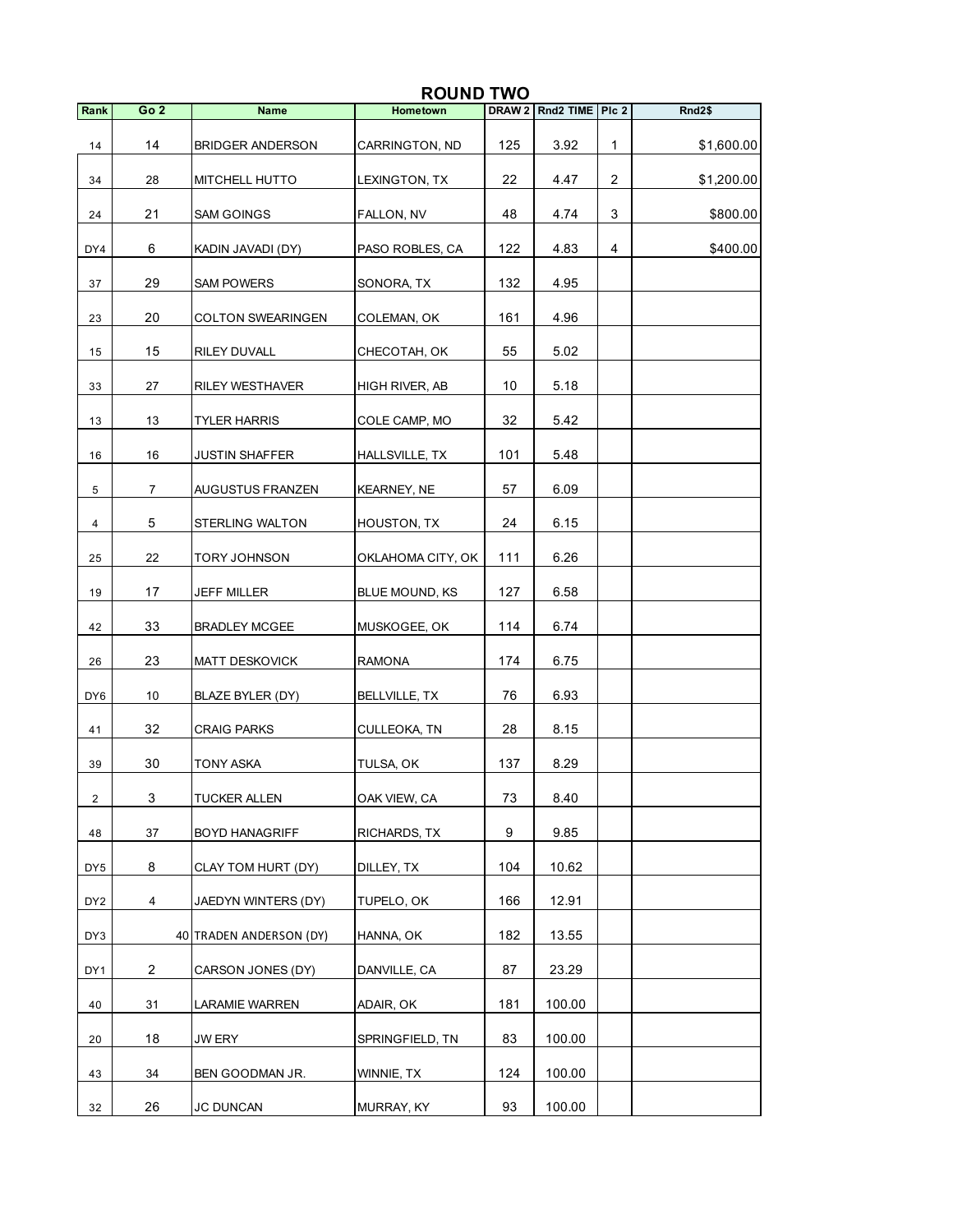| 8  | 11 | SHANE FREY             | DUNCAN, OK            | 185 | 100.00 |  |
|----|----|------------------------|-----------------------|-----|--------|--|
|    | 39 | <b>SHAYDE ETHERTON</b> |                       | 81  | 100.00 |  |
| 50 |    |                        | HICO, TX              |     |        |  |
| 47 | 36 | DONELLE GOODMAN        | <b>BEAUMONT, TX</b>   | 78  | 100.00 |  |
| 6  | 9  | <b>MASON COUCH</b>     | CASSVILLE, MO         | 92  | 100.00 |  |
| 11 | 12 | HUNTER WASHBURN        | SHAWNEE, OK           | 74  | 100.00 |  |
| 21 | 19 | DARYL ELLIOTT          | <b>BEAUMONT, TX</b>   | 186 | 100.00 |  |
| 27 | 24 | SHERMAN WYCKOFF        | <b>BEAUMONT, TX</b>   | 94  | 100.00 |  |
| 28 | 25 | <b>TAYLOR WHITE</b>    | <b>WEST POINT, MS</b> | 118 | 100.00 |  |
| 44 | 35 | <b>CONNOR GENTRY</b>   | PLEASANTON, KS        | 45  | 100.00 |  |
| 49 | 38 | <b>DREW MADDEN</b>     | SLOUGHHOUSE, CA       | 16  | 100.00 |  |
|    |    | Tanner Brunner - SEED  | Not Competing         |     |        |  |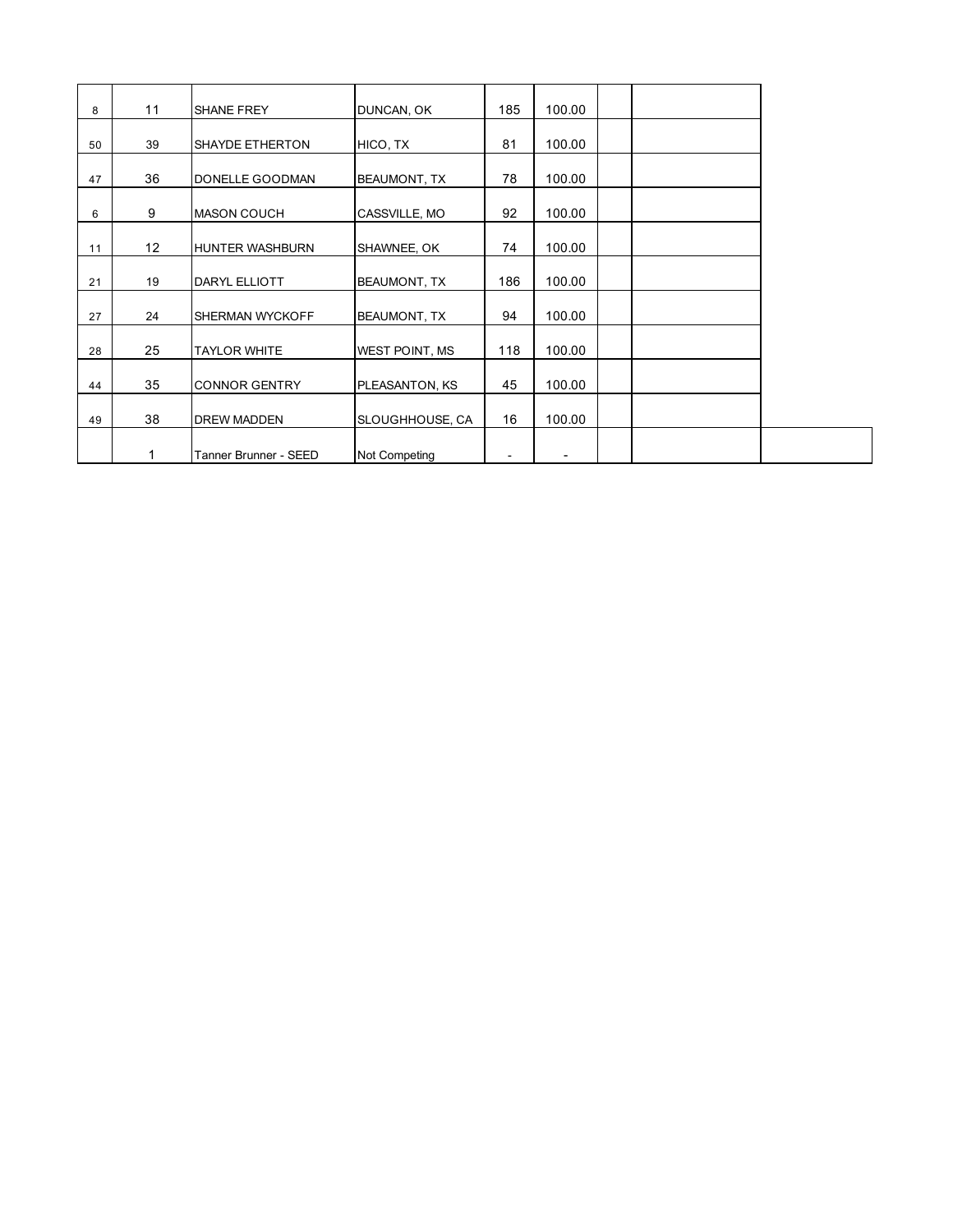| <b>AGGREGATE</b> |                          |                       |            |                          |            |            |                        |  |  |
|------------------|--------------------------|-----------------------|------------|--------------------------|------------|------------|------------------------|--|--|
| Rank             | <b>Name</b>              | Hometown              | <b>AVE</b> | <b>AVE</b><br><b>PIc</b> | AVE \$     | DY\$       | <b>TOTAL \$</b><br>won |  |  |
| 37               | <b>SAM POWERS</b>        | SONORA, TX            | 9.69       | $\mathbf{1}$             | \$2,030.00 |            | \$2,430.00             |  |  |
| 16               | <b>JUSTIN SHAFFER</b>    | HALLSVILLE, TX        | 10.80      | $\overline{c}$           | \$1,680.00 |            | \$1,680.00             |  |  |
| DY4              | KADIN JAVADI (DY)        | PASO ROBLES, CA       | 11.09      | 3                        | \$1,330.00 | \$2,500.00 | \$4,230.00             |  |  |
| 5                | AUGUSTUS FRANZEN         | <b>KEARNEY, NE</b>    | 11.21      | 4                        | \$980.00   |            | \$980.00               |  |  |
| 42               | <b>BRADLEY MCGEE</b>     | MUSKOGEE, OK          | 11.26      | 5                        | \$630.00   |            | \$2,230.00             |  |  |
| 24               | SAM GOINGS               | FALLON, NV            | 11.30      | 6                        | \$350.00   |            | \$1,150.00             |  |  |
| 25               | <b>TORY JOHNSON</b>      | OKLAHOMA CITY, OK     | 11.68      |                          |            |            | \$0.00                 |  |  |
| 23               | <b>COLTON SWEARINGEN</b> | COLEMAN, OK           | 12.68      |                          |            |            | \$0.00                 |  |  |
| $\overline{c}$   | <b>TUCKER ALLEN</b>      | OAK VIEW, CA          | 13.04      |                          |            |            | \$1,200.00             |  |  |
| 19               | <b>JEFF MILLER</b>       | <b>BLUE MOUND, KS</b> | 13.76      |                          |            |            | \$0.00                 |  |  |
| 34               | MITCHELL HUTTO           | LEXINGTON, TX         | 14.09      |                          |            |            | \$1,200.00             |  |  |
| 39               | <b>TONY ASKA</b>         | TULSA, OK             | 14.31      |                          |            |            | \$0.00                 |  |  |
| 33               | <b>RILEY WESTHAVER</b>   | HIGH RIVER, AB        | 14.32      |                          |            |            | \$0.00                 |  |  |
| DY <sub>2</sub>  | JAEDYN WINTERS (DY)      | TUPELO, OK            | 22.90      |                          |            | \$1,000.00 | \$1,000.00             |  |  |
| 48               | <b>BOYD HANAGRIFF</b>    | RICHARDS, TX          | 31.50      |                          |            |            | \$0.00                 |  |  |
| 14               | <b>BRIDGER ANDERSON</b>  | CARRINGTON, ND        | 103.92     |                          |            |            | \$1,600.00             |  |  |
| 43               | BEN GOODMAN JR.          | WINNIE, TX            | 104.71     |                          |            |            | \$800.00               |  |  |
| 15               | RILEY DUVALL             | CHECOTAH, OK          | 105.02     |                          |            |            | \$0.00                 |  |  |
| 13               | <b>TYLER HARRIS</b>      | COLE CAMP, MO         | 105.42     |                          |            |            | \$0.00                 |  |  |
| 4                | <b>STERLING WALTON</b>   | HOUSTON, TX           | 106.15     |                          |            |            | \$0.00                 |  |  |
| 26               | <b>MATT DESKOVICK</b>    | <b>RAMONA</b>         | 106.75     |                          |            |            | \$0.00                 |  |  |
| DY6              | BLAZE BYLER (DY)         | <b>BELLVILLE, TX</b>  | 106.93     |                          |            |            | \$0.00                 |  |  |
| 20               | JW ERY                   | SPRINGFIELD, TN       | 107.03     |                          |            |            | \$0.00                 |  |  |
| 40               | <b>LARAMIE WARREN</b>    | ADAIR, OK             | 107.50     |                          |            |            | \$0.00                 |  |  |
| 8                | SHANE FREY               | DUNCAN, OK            | 107.57     |                          |            |            | \$0.00                 |  |  |
| 41               | <b>CRAIG PARKS</b>       | CULLEOKA, TN          | 108.15     |                          |            |            | \$0.00                 |  |  |
| 32               | <b>JC DUNCAN</b>         | MURRAY, KY            | 108.22     |                          |            |            | \$0.00                 |  |  |
| 50               | SHAYDE ETHERTON          | HICO, TX              | 109.74     |                          |            |            | \$0.00                 |  |  |
| DY <sub>5</sub>  | CLAY TOM HURT (DY)       | DILLEY, TX            | 110.62     |                          |            |            | \$0.00                 |  |  |
| 47               | DONELLE GOODMAN          | BEAUMONT, TX          | 110.64     |                          |            |            | \$0.00                 |  |  |
| 6                | <b>MASON COUCH</b>       | CASSVILLE, MO         | 111.38     |                          |            |            | \$0.00                 |  |  |
| DY3              | TRADEN ANDERSON (DY)     | HANNA, OK             | 113.55     |                          |            |            | \$0.00                 |  |  |